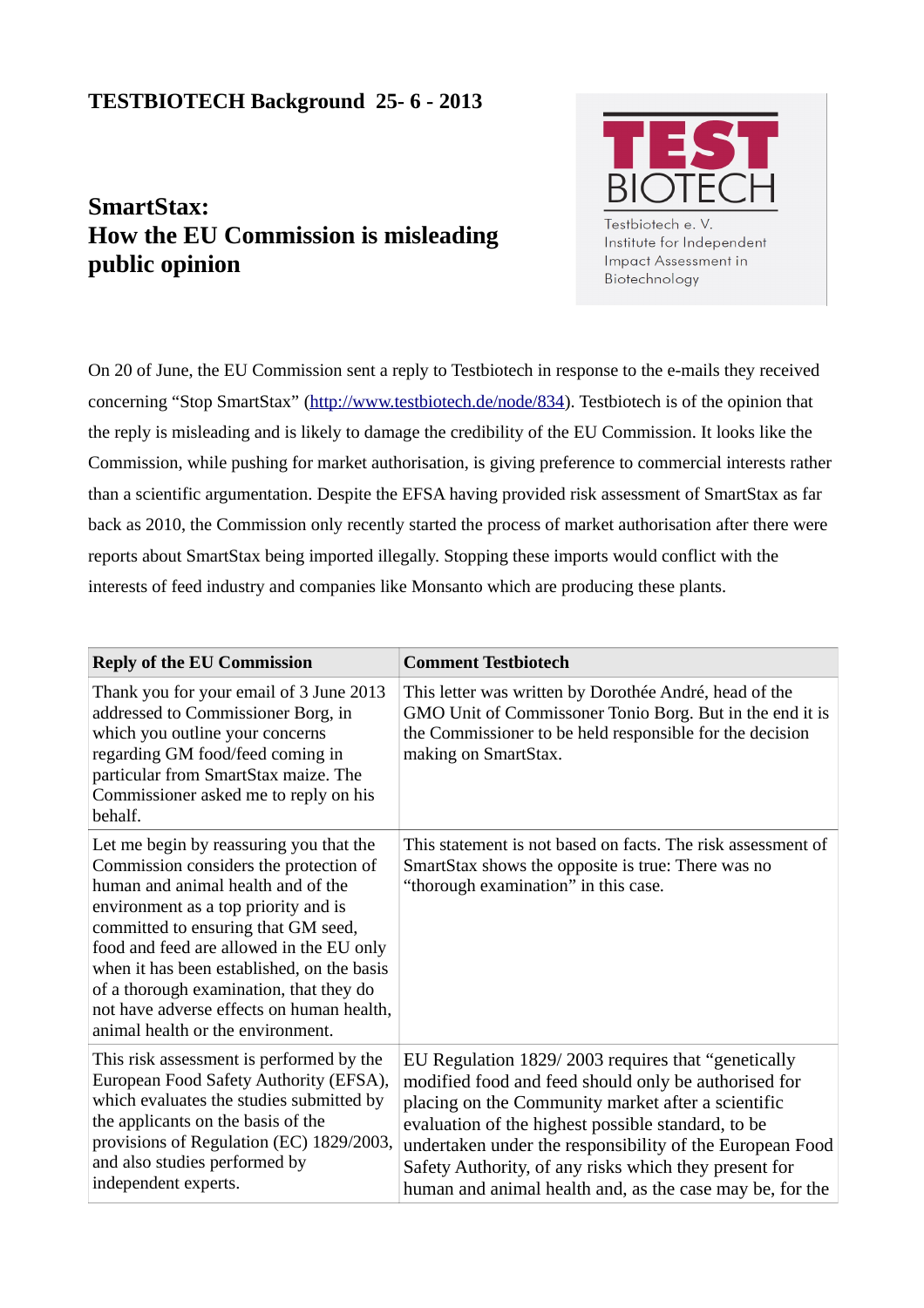| <b>Reply of the EU Commission</b>                                                                                                                                                                                                                                                                                                                                                                                                                                                                             | <b>Comment Testbiotech</b>                                                                                                                                                                                                                                                                                                                                                                                                                                                                                                                                                                                                                                                                                                                                                                                                                                                                        |
|---------------------------------------------------------------------------------------------------------------------------------------------------------------------------------------------------------------------------------------------------------------------------------------------------------------------------------------------------------------------------------------------------------------------------------------------------------------------------------------------------------------|---------------------------------------------------------------------------------------------------------------------------------------------------------------------------------------------------------------------------------------------------------------------------------------------------------------------------------------------------------------------------------------------------------------------------------------------------------------------------------------------------------------------------------------------------------------------------------------------------------------------------------------------------------------------------------------------------------------------------------------------------------------------------------------------------------------------------------------------------------------------------------------------------|
|                                                                                                                                                                                                                                                                                                                                                                                                                                                                                                               | environment." (Recital 9).                                                                                                                                                                                                                                                                                                                                                                                                                                                                                                                                                                                                                                                                                                                                                                                                                                                                        |
|                                                                                                                                                                                                                                                                                                                                                                                                                                                                                                               | These requirements are not fulfilled in this case.<br>Representatives of this industry themselves claim that<br>some of their methods used for investigating the crops<br>are only preliminary and admit that for several of the<br>relevant dossiers, the standards for Good Laborartory<br>Practise (GLP) are not met.<br>And: Neither the EFSA nor the industry itself initiated<br>any independent study for the market authorisation of<br>SmartStax.                                                                                                                                                                                                                                                                                                                                                                                                                                        |
| Regarding the draft Commission Decision<br>on SmartStax presented at SCFCAH<br>[which is the Committee of the Experts of<br>the EU Member States] on 10 June 2013,<br>I would like to stress that it has a<br>favourable opinion from EFSA. The risk<br>assessment follows the requirements of<br>the relevant EFSA guidance documents<br>for the risk assessment of GM food/feed<br>and of stacks [stacked events are plants<br>which are produced by crossing of<br>several genetically engineered plants]. | The opinion of the EFSA suffers from substantial flaws<br>such as:<br>The possible interactions between residues from<br>$\bullet$<br>spraying with the complementary herbicides and<br>the various insecticidal proteins produced by<br>SmartStax were not investigated.<br>Risks for the immune system were not investigated<br>$\bullet$<br>but simply disregarded as "unlikely".<br>No feeding studies to investigate health effects for<br>$\bullet$<br>human and animal were carried out.<br>During field trials SmartStax showed several<br>٠<br>significant differences in its composition when<br>compared with plants derived from conventional<br>breeding. These differences should have been<br>investigated in much more detail. However the<br>EFSA dismisses these findings as irrelevant by<br>referring to a database used by the industry that is<br>known not to be reliable. |
|                                                                                                                                                                                                                                                                                                                                                                                                                                                                                                               | The decision of the Commission is not bound by this<br>flawed opinion of the EFSA. To the contrary, Regulation<br>178/2002 clearly states that the Commission should also<br>to take into consideration other relevant findings before<br>any decision is taken.                                                                                                                                                                                                                                                                                                                                                                                                                                                                                                                                                                                                                                  |
| Regarding the pollen, EFSA also gave a<br>favourable opinion on the application for<br>placing on the market of maize MON810<br>pollen as or in foods. It concluded that the<br>genetic modification in this GM maize<br>does not constitute additional health risk<br>if maize MON810 pollen is to replace<br>pollen from non-GM maize as or in<br>foods.                                                                                                                                                    | The EFSA clearly stated that there are hardly any specific<br>data on risks of pollen from MON810. Therefore the EFSA<br>'s opinion is largely based on assumptions and not on real<br>investigations.                                                                                                                                                                                                                                                                                                                                                                                                                                                                                                                                                                                                                                                                                            |
| I would like to stress that the European<br>system for authorising GMOs is<br>considered to be the strictest in the world<br>as regards the protection of human and<br>animal health and the environment. If                                                                                                                                                                                                                                                                                                  | Very often the industry refers to what they call strictest<br>testing in the EU when their plants are sold in other parts of<br>the world. However, the risk assessment performed by the<br>EFSA is actually not adquate to sufficiently exclude adverse<br>effects on humans, animals and the enviroment - as                                                                                                                                                                                                                                                                                                                                                                                                                                                                                                                                                                                    |